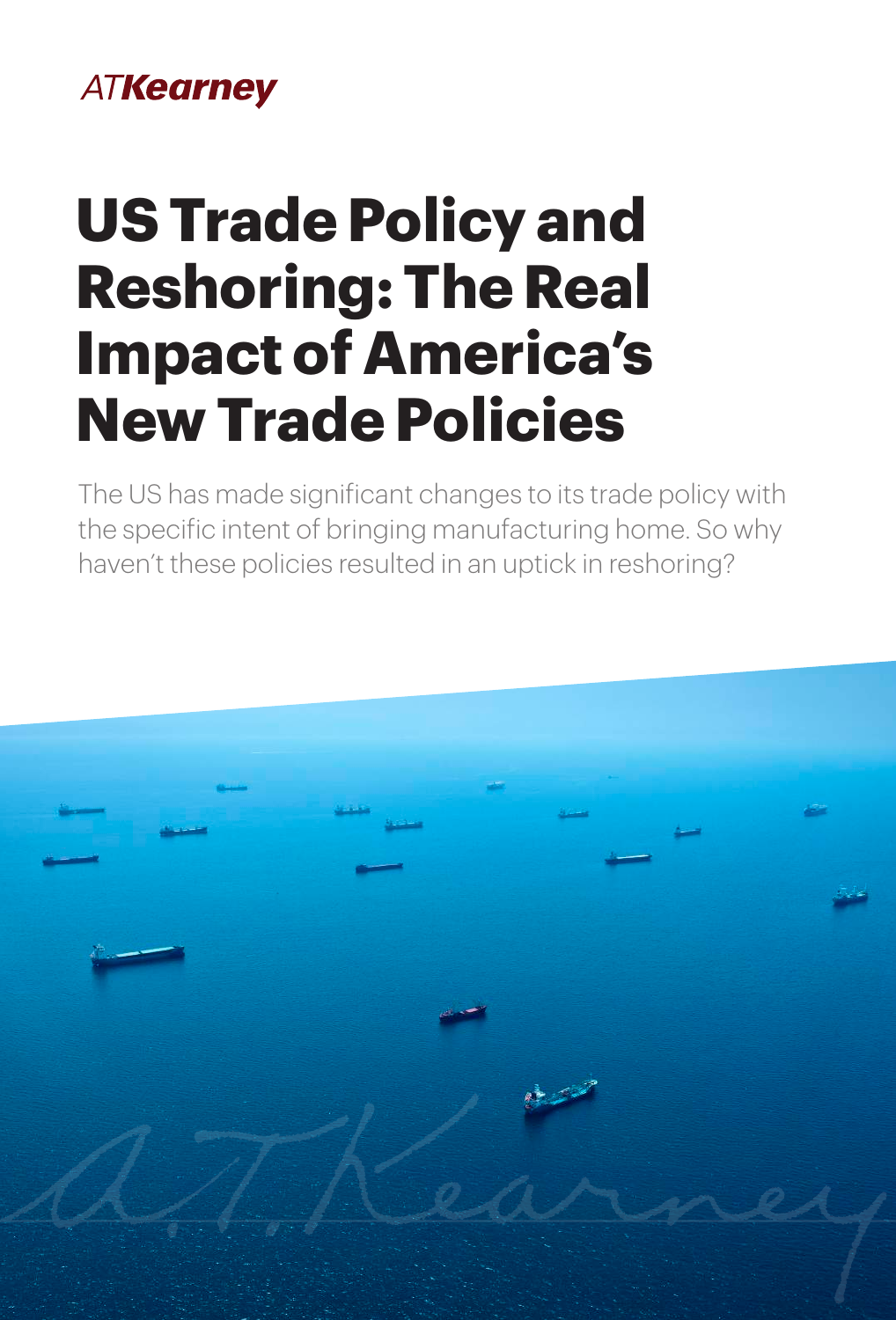The United States has made significant changes to its trade policy, with the specific intent of bringing manufacturing home. Yet just as these policies are starting to show their impact, imports from 14 traditional low-cost offshore countries have grown at historic rates.

Now that the official government numbers for 2018 have been released, A.T. Kearney's 6th annual Reshoring Index confirms that growth in manufactured goods imports into the United States from the 14 largest low-cost country (LCC) trading partners in Asia rose by \$66 billion or 9 percent for the year, the largest annual increase since the beginning of the economic recovery.1 US gross manufacturing output, by comparison, grew only 6 percent year-over-year (YoY) in 2018.

As a result, the A.T. Kearney Reshoring Index decreased for the third year in a row, by 32 basis points (bps), indicating that manufacturers continue to view LCCs as a more desirable location than the US to produce or purchase a wide variety of goods, notwithstanding the trade measures emanating from Washington, D.C. (see sidebar: 2018 US Reshoring Index: A Closer Look on page 2).

This year's white paper also includes our new China Diversification Index, which studies the trend of manufacturers seeking to shift their supply and production bases away from the "China Factory." The paper evaluates the impact of recent trade disputes on this diversification and its impact on US reshoring, and considers different potential scenarios for US manufacturers.

# **Backfiring Policies**

Trade tensions with all of America's top trading partners have been commanding headlines for the last 12 months. Most prominently, three rounds of like-for-like tariffs were exchanged between the US and China.

By September 2018, tariffs on the order of 10 percent to 25 percent were in effect on \$250 billion worth of Chinese imports, nearly half of China's 2018 US import volume. China, in kind, levied tariffs on \$110 billion worth of US imports to China. The conflict escalated this year as trade talks collapsed with Beijing and the US enacted a fourth round of tariffs—an increase from 10 percent to 25 percent on \$200 billion worth of Chinese imports. The threat of tariffs on all remaining Chinese imports—worth an additional estimated \$286 billion—continues to loom. Negotiations between the United States and China are ongoing, however just when and how the trade war will conclude remains as uncertain as ever.

**Beyond China**, tensions have escalated with other US trading partners also. **Tariffs on steel and aluminum** went into effect June 1, 2018 as part of Section 232 of the Trade Expansion Act. This action followed on the heels of similar tariffs applied to several other trading partners. The new rule levied tariffs of 25 percent on steel and 10 percent on aluminum on imports originating from Canada, Mexico, and the EU. **Retaliatory tariffs** ensued, with the EU announcing tariffs on selected US goods, including motorcycles and bourbon.

At the same time, 2018 marked the first year of the **foreign derived intangible income (FDII) tax deduction**, a tax policy incentivizing US companies to reshore. FDII allows companies to claim a deduction on any income generated from goods produced in the US and sold overseas. The deduction reduces the tax rate on this income from 21 percent to 13 percent between now and 2025. However, the effective tax rate inches up to 16 percent after 2025.

<sup>1</sup> 2010 represented the largest growth in YoY imports in the past 10 years due to a recuperation of import levels vs. 2009; 2009 saw a 14 percent decline in imports vs. 2008 driven by the Great Recession.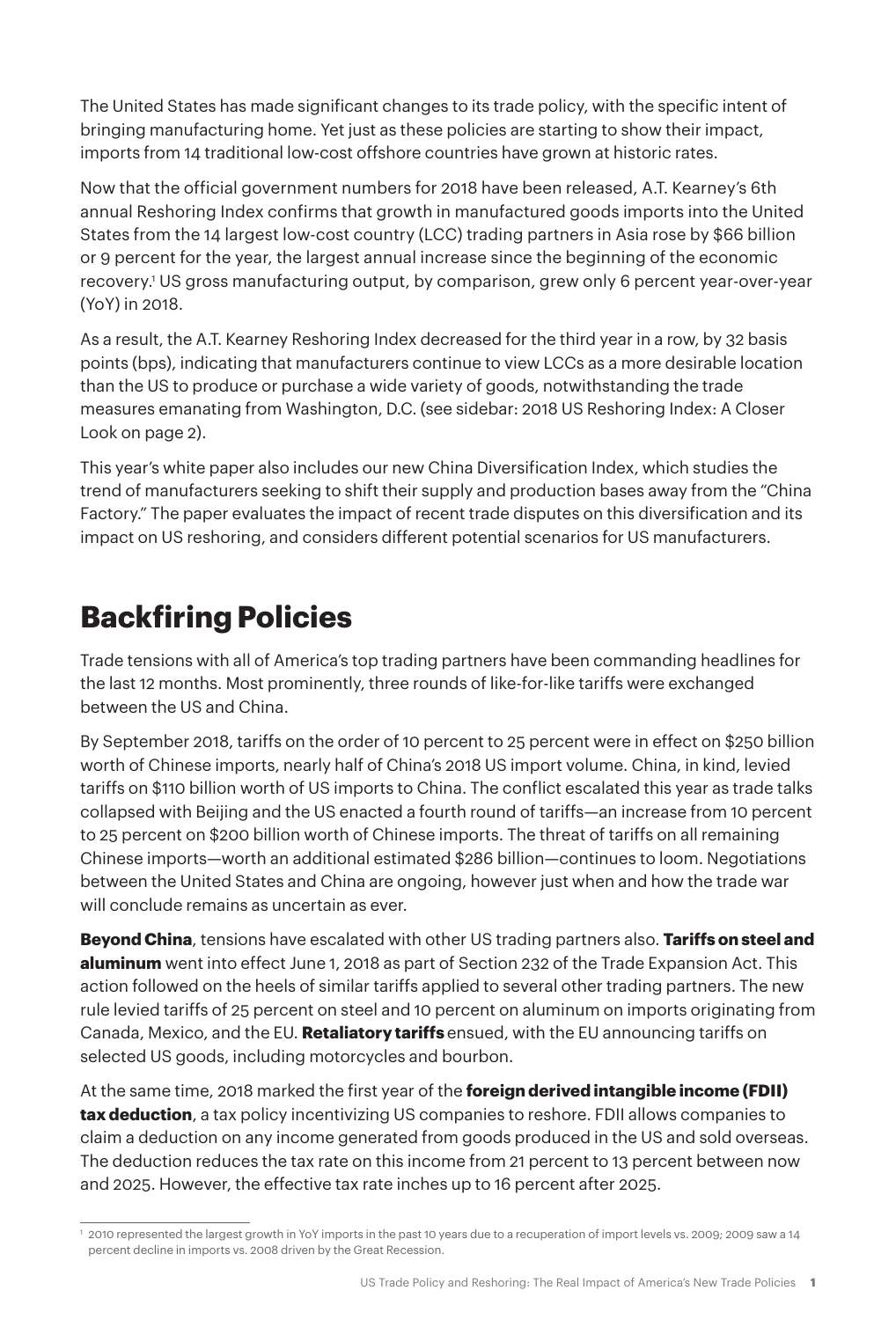#### **2018 US Reshoring Index: A Closer Look**

**The objective of the A.T. Kearney US Reshoring Index is to assess actual reshored manufacturing not manufacturing related to foreign direct investment (FDI), which implicates a very different set of economic factors. The Index compares US manufacturing** 

**gross output to import data from 14 low-cost countries (LCCs).**

**To calculate the US Reshoring Index, we first look at the import of manufactured goods from 14 traditional offshore trading partners: China, Taiwan,** 

**Malaysia, India, Vietnam, Thailand, Indonesia, Singapore, Philippines, Bangladesh, Pakistan, Hong Kong, Sri Lanka, and Cambodia. Next, we examine US domestic gross output of manufactured goods.**

#### Figure A

#### **The manufacturing import ratio grew for the fifth consecutive year in 2018**



**US manufacturing import ratio (MIR) = total manufactured goods imports as % of domestic manufacturing gross output**

Sources: United States International Trade Commission, United States Department of Commerce Bureau of Economic Analysis; A.T. Kearney analysis

So why haven't America's new trade and tax policies resulted in an uptick in reshoring? For starters, the fundamental economic benefits of manufacturing in low-cost countries vs. the US have not significantly changed, and the FDII tax benefits have not outweighed the still significantly lower unit costs to manufacture offshored products.

Yes, manufacturing in China continues to get more expensive due to tariffs, but it was already heading in that direction as labor costs have continued to creep upward over the past several years. That has led, for the past decade, to manufacturers executing strategies to shift operations to LCCs such as Vietnam and India. So rather than incentivizing manufacturers to reshore, the trade spat with China has just accelerated this ongoing shift toward those countries.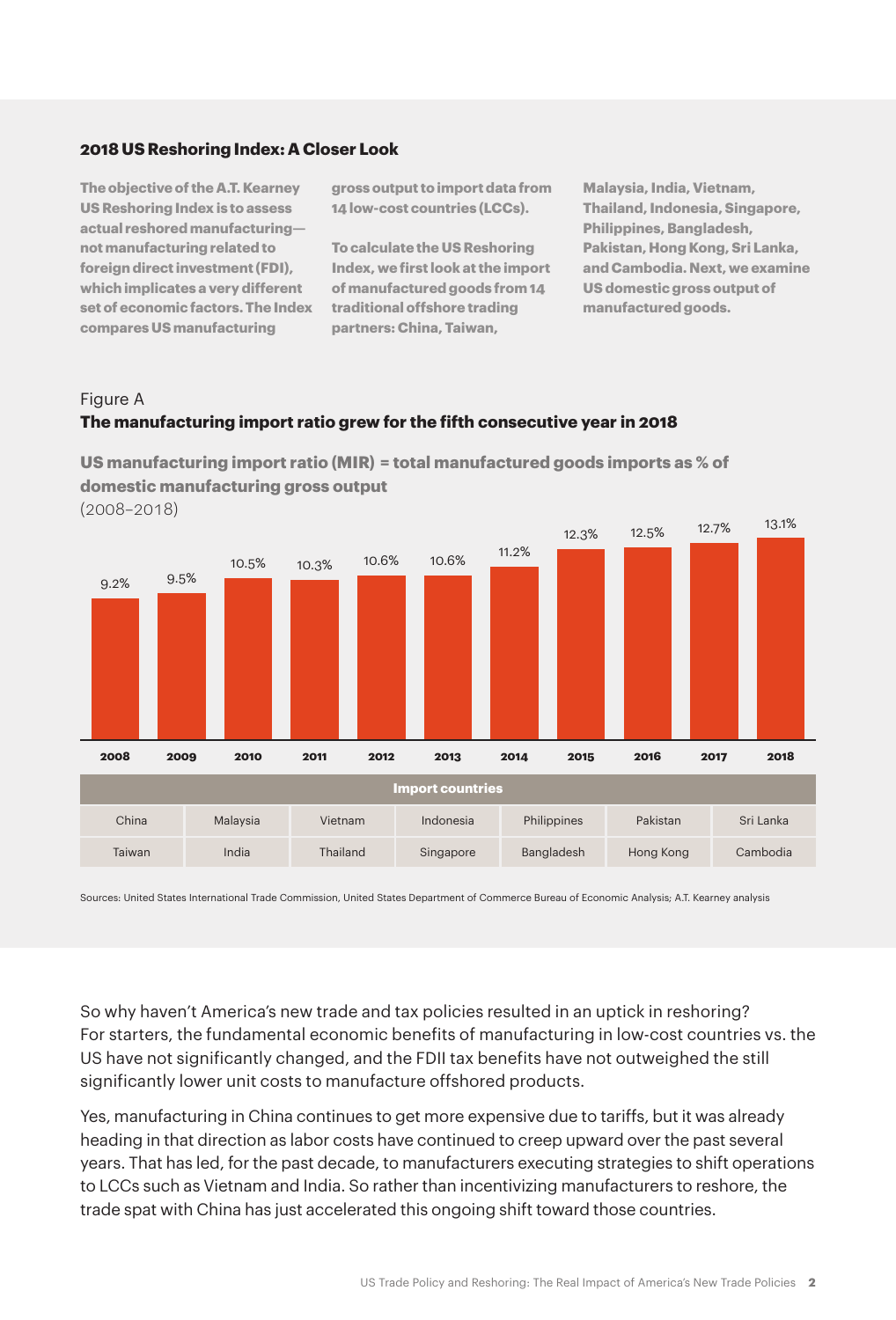**Then, we calculate the manufacturing import ratio (MIR), which is simply the result of dividing the first number by the second. The US Reshoring Index is the year-over-year change in the MIR, expressed in basis points. A positive number indicates net reshoring, or a growth in gross domestic output that exceeded the growth of imports from the 14 LCCs.**

**In 2018, imports of manufactured goods from offshore trading partners reached \$816 billion. US domestic gross output of manufactured goods reached \$6,249 billion in 2018. As a result, the manufacturing import ratio for 2018 is 13.1 percent, meaning there were 13.1 cents worth of offshore production bound for the US market for every \$1 of domestic manufacturing gross** 

**output (see figure A).** 

**This is the highest MIR we've seen since we started tracking the Reshoring Index, and continues a trend of five years of consecutive growth in the MIR. The 2018 MIR shows a 32 basis point increase over 2017's MIR (12.7 percent), therefore the US Reshoring Index for 2018 is minus 32 (see figure B).** 

### Figure B **The 2018 MIR increased by 32 basis points over 2017**

**A.T. Kearney Reshoring Index year-over-year change in the US manufacturing import ratio**  (Basis points, 2008–2018)



Note: MIR is manufacturing import ratio.

Sources: United States International Trade Commission, United States Department of Commerce Bureau of Economic Analysis; A.T. Kearney analysis

When manufacturers do consider bringing production back to North America, they opt to "nearshore," particularly to Mexico. This trend has picked up considerable momentum in the past year, in large part due to US–China tensions, as well as to progress on the United States– Mexico–Canada Agreement (USMCA). But here as well, the more recent trends merely represent a continuation or slight acceleration of previously existing momentum, as we [indicated in 2016](http://www.scw-mag.com/editors-blog/610-is-mexico-stealing-america-s-reshoring-lunch)  [when we wrote "Is Mexico Stealing America's Reshoring Lunch?"](http://www.scw-mag.com/editors-blog/610-is-mexico-stealing-america-s-reshoring-lunch)

Ultimately, trade and tax policies may contribute to some rebalancing of the production equation. As of now, however, these policies may not have had enough time to mature. The confrontation with China is at a stalemate and manufacturers are uncertain as to the end outcome of trade negotiations with the EU, Japan, India, and other key partners.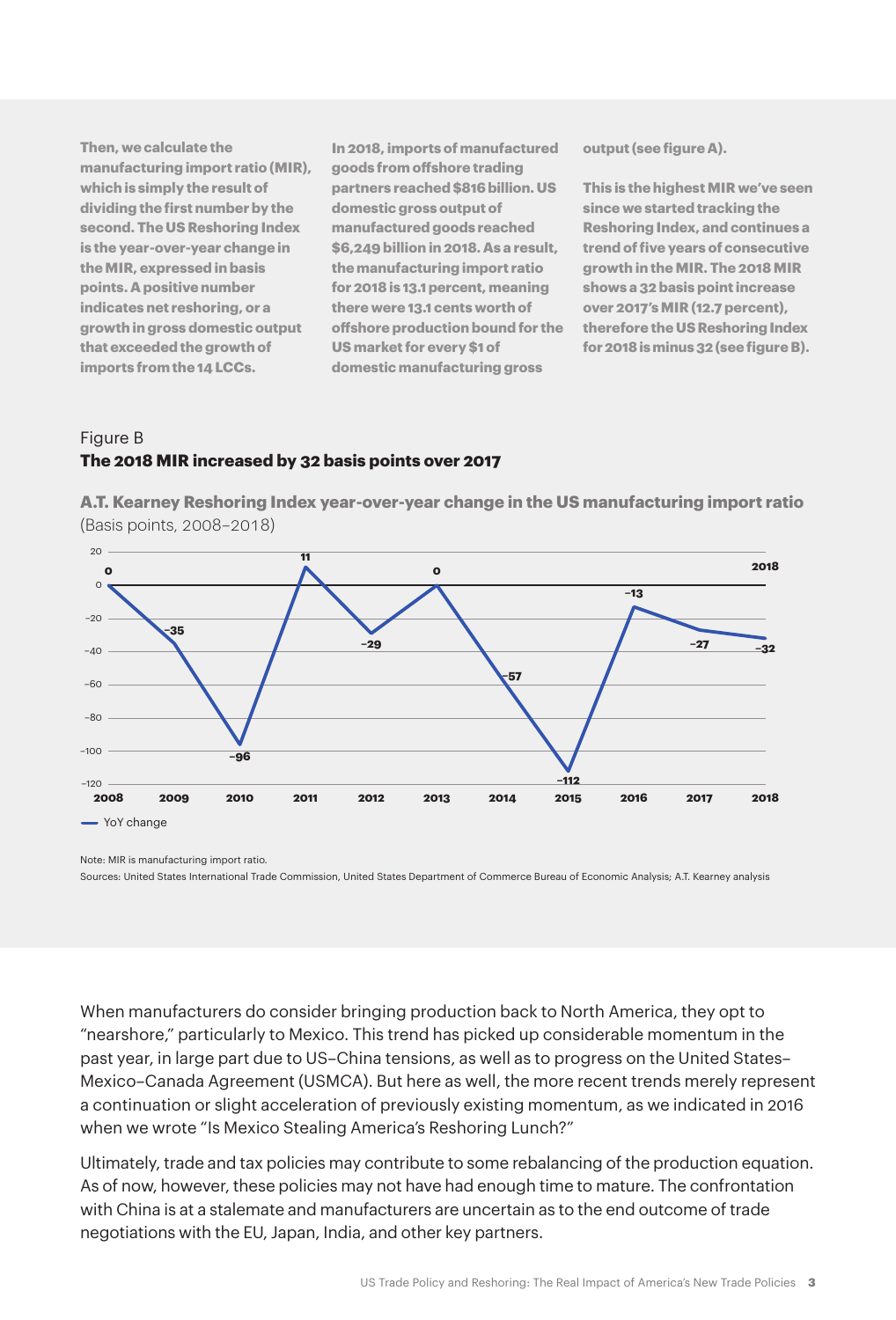Many executives are also waiting to see whether the FDII will survive a potential legal challenge before the WTO claiming that the deduction constitutes a backdoor subsidy in violation of the Agreement on Subsidies and Countervailing Measures (SCM). Lacking clarity on what the future will hold, most manufacturers are hesitant to make the heavy investments required to reshore.

Despite 2018 trade and tax policies, LCC imports have grown relative to US domestic output. Whether this trend will continue in 2019 will be largely dependent on the state of America's multi-front trade war.

While it may be too early to judge whether large-scale reshoring will ever result from recent policy changes, US manufacturing has already started feeling negative effects. Steel and aluminum tariffs, for example, have increased input costs and decreased profits. Retaliatory tariffs imposed by China and other leading trade partners have many CEOs evaluating opportunities to shift production out of the US to avoid the impact of tariffs.

Despite 2018 trade and tax policies, LCC imports have grown relative to US domestic output. Whether this trend will continue in 2019 will be largely dependent on the state of America's multi-front trade war. Q1 2019 results so far show absolute decreases in total imports from our LCC partners, particularly China.

However, there has also been a 150 bps decrease in total US manufacturing output since December 2018. This may be an indicator of a broader trade downturn that threatens both the US and its partners. If the conflict with China is resolved, bringing tariffs down to 2017 levels and increasing China's purchases of US manufactured goods, the trade outlook may brighten. But if increased tension between the US and its trading partners persists or escalates, we may simply be seeing the first harbingers of a considerably darker scenario.

# **If the US and China Aren't Winning, Who Is?**

There are certainly winners coming out of the US–China trade fight. As China suffers, other Asian LCCs and Mexico have gained.

As part of this year's report, we tried to quantify the benefits to some of these winners by looking at the **A.T. Kearney China Diversification Index (CDI)**, a pulse-check on how China's share of US imports—as a percentage of total imports from our group of 14 Asian LCCs—is evolving. The CDI indicates that **China's role as "the factory of the world" is changing faster than anticipated**.

While China remains the largest source of US imports, making up close to two-thirds of the \$816 billion total, the past five quarters have shown a considerable decrease in China's share of the total import pie (see figure 1 on page 5). Five years ago, China held 69 percent of total imports to the US from low-cost trading partners. As of Q4 2018, its share had fallen 400 bps to 65 percent.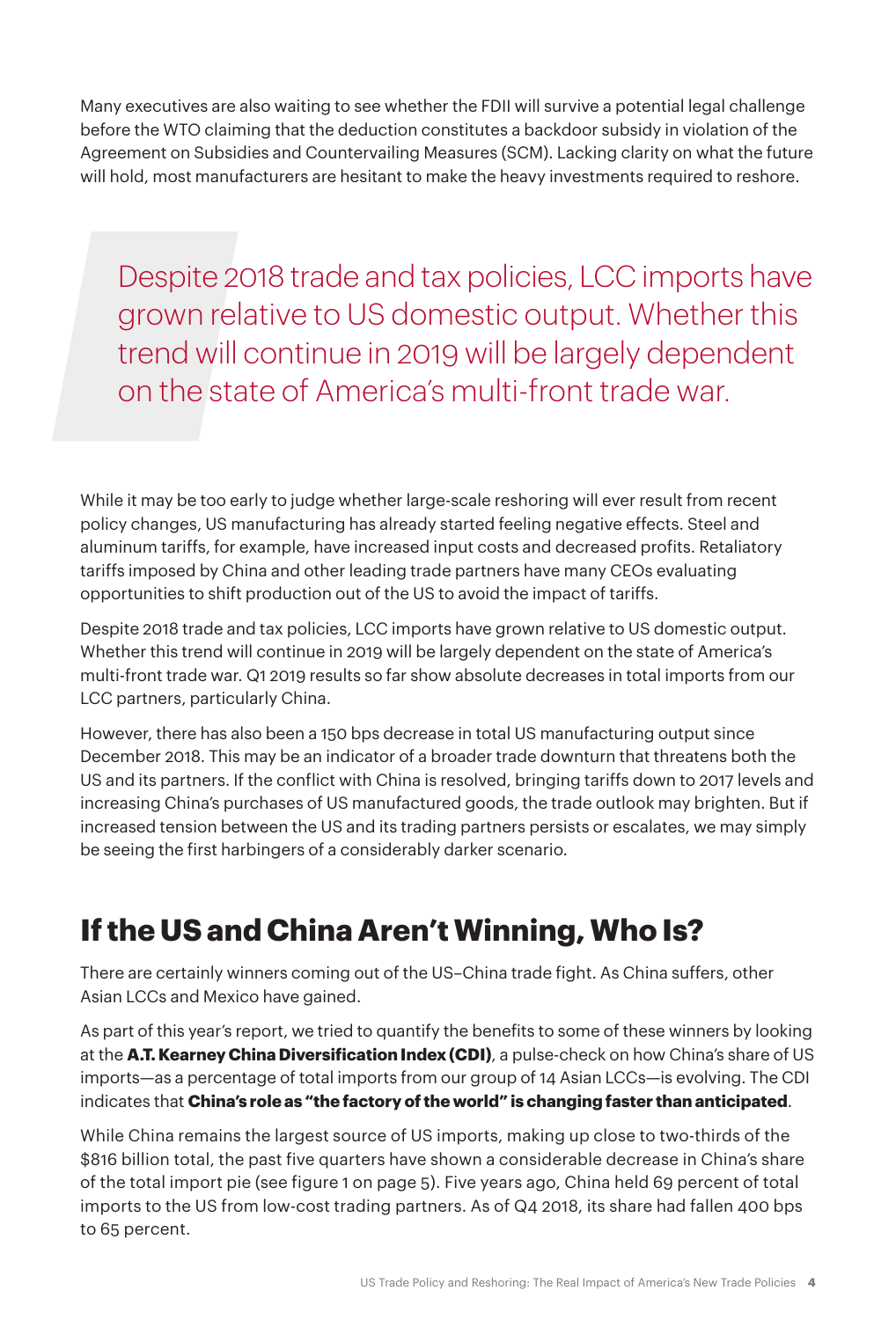### Figure 1

### **Through Q4 of 2018, China's share of imports to the US had dropped 400 basis points in five years**

### **A.T. Kearney China Diversification Index (CDI) seasonally adjusted share of US LCC import value from China1**

(%, 2013 Q4–2019 Q1, 100 bps = \$8 billion)



1 Includes US imports from Hong Kong

Notes: LCC is low-cost country. bps is basis points.

Sources: United States International Trade Commission; A.T. Kearney analysis

When layering on import data from Q1 2019, this trend becomes even clearer. China's share of total imports to the US decreased to 60 percent in Q1 2019, a 900 bps decrease from the previous quarter. **China's lost share is equivalent to a loss of \$72 billion in import value**, more than the total 2018 value of imports from India (\$51 billion), which holds the second-largest share of imports to the US within the LCC group.

The precipitous decline in China's share of imports in Q1 2019 is due partly to US firms' stockpiling of Chinese imports in Q3 2018 in anticipation of planned tariff hikes, and partly to structural shifts in manufacturers' sourcing strategies.

Manufacturers are diversifying away from China and toward lower-cost countries, with Vietnam leading the pack. Vietnam has captured an additional \$36 billion of import value, fully half of the \$72 billion lost by China (see figure 2 on page 6).

Nike and Adidas are examples of companies that have increased the share of their production in Vietnam—from about 30 percent to about 45 percent over the past 10 years—at the expense of China. Other manufacturers such as H1 Corp., a maker of electric bicycles, made the shift to Vietnam just last year as a direct result of trade tensions, with the explicit goal of evading tariffs on their exports to the US.

Over the five-year period between 2013 and 2018, Vietnam's imports to the US more than doubled, rocketing from \$21.7 billion to \$47.7 billion. This growth (a 17 percent compound annual growth rate, or CAGR, for 2013–2018) far surpassed the growth levels of all other Asian LCCs, which grew at an average CAGR of just 5 percent.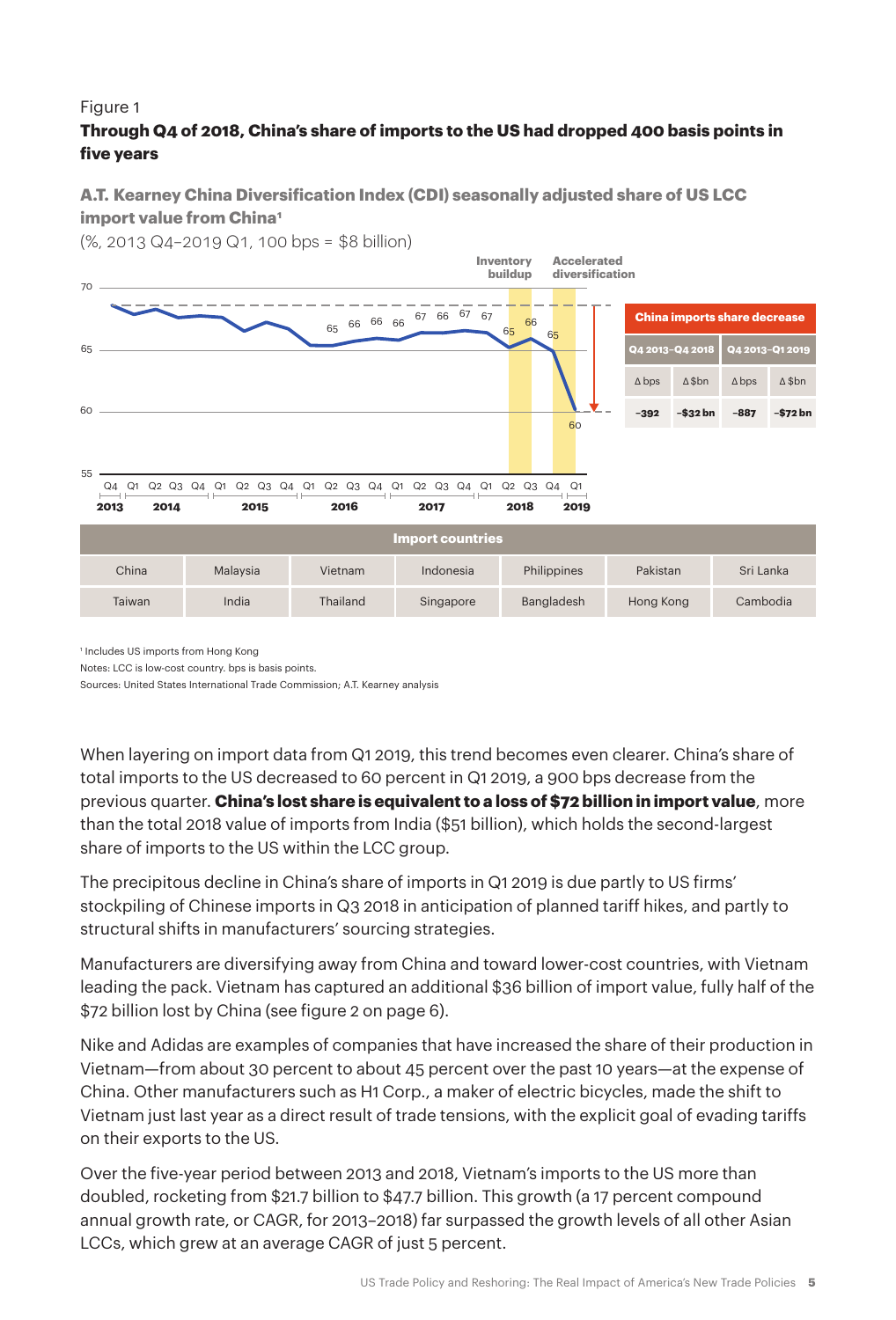### Figure 2 **Manufacturers are diversifying to other low-cost countries, led by Vietnam**

### **US LCC import share growth by country**

(bps, 2013 Q4–2019 Q1, seasonally adjusted)



1 Includes US imports from Hong Kong

Notes: LCC is low-cost country. bps is basis points.

Sources: United States International Trade Commission; A.T. Kearney analysis

As we look at the YoY trend of Vietnam's growth, we see that it accelerated 320 bps for the period 2017–2018, to 11.3 percent over the prior year (see figure 3 on page 7). **Vietnam's imports to the US grew 36 percent** from Q1 2018 to Q1 2019, while China's imports decreased 13 percent over the same period.2 Should Vietnam continue to grow at this tremendous pace for the rest of 2019, it would translate into an additional gain of \$17 billion in import value.

The drivers of the Vietnam growth story are numerous, including labor costs lower than China's, proximity to Southeast Asian supply chains, and a government whose policies are highly favorable to FDI. The maturation of Vietnam's strategic infrastructure investments has certainly contributed to the recent spike in its imports as well. In May 2018, for example, the city of Haiphong opened its new deep-sea port, the Lach Huyen International Gateway Port, adding 300,000 twenty-foot equivalent units (TEUs) of capacity. The next phase of that project is scheduled to finish in 2020, and will bring total capacity up to 3 million TEUs.

While it is difficult to quantify the exact contribution, we expect that a big part of the spike in Vietnam's import growth over the past five quarters is a result of companies hastening plans to shift sourcing out of China to avoid the impact of American tariffs. Certainly, if the tariffs persist, we expect Vietnam to continue to accelerate its growth of US import share, at China's expense.

<sup>2</sup> Represents change in imports for China and Hong Kong combined, Q1 2019 vs. Q1 2018.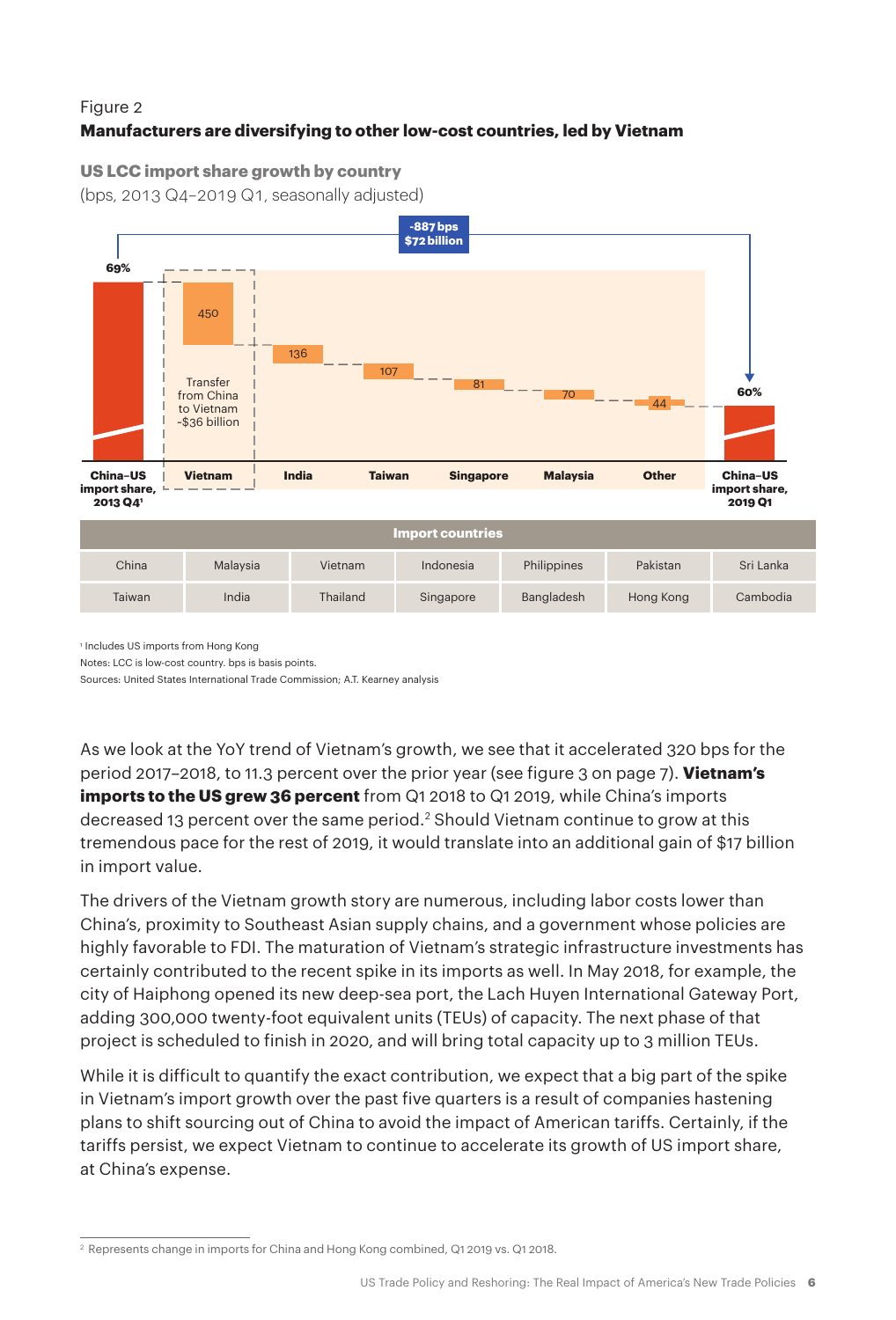### Figure 3

### **Vietnam's imports to the US, which more than doubled the past five years, skyrocketed in Q1 2019**

**US manufactured goods imports from Vietnam**  (2013–2019F, CAGR and \$ billion, seasonally adjusted)



1 2019 forecast seasonally adjusted; forecast based on 2019 Q1 import data. Sources: United States International Trade Commission; A.T. Kearney analysis

# **No Border Wall for Mexican Imports**

Vietnam is not the only beneficiary of changes in US trade policies. As the US and China escalated tensions, Mexican imports to the US picked up considerable steam. In 2018, Mexico increased its exports to the US by \$28 billion, a growth rate of 10 percent over 2017—the fastest growth Mexico has seen in the past seven years.

While Mexico and the US have had their fair share of trade-related conflicts this past year, the magnitude of these disputes resembles a sibling quarrel compared to the brawl with China. US–Mexico tensions are calming; the US threat in June 2019 to place tariffs on 100 percent of Mexican goods until Mexico acted to reduce the flow of immigrants crossing the border was quickly resolved, with minimum sacrifice by either Mexico or the US. Renegotiation of USMCA is nearly complete, and the new agreement—which largely keeps intact the overall NAFTA framework—is likely to be ratified by all three countries' legislatures by the end of 2019, especially given the administration's recent lifting of Section 232 steel and aluminum tariffs on Mexico.

Manufacturers across a variety of industries increasingly view Mexico as a haven to insulate themselves from current and future trade disputes. A growing number have already begun shifting operations south of the border to avoid tariffs on Chinese goods.

For example, GoPro, the US camera maker, announced in May 2019 that it will be shifting production of US-bound goods from China to Guadalajara. The plant began shipments in June 2019. It's not just US manufacturers making the move: in the same month that the new GoPro lines started humming, Fuling Global Inc.—a Chinese producer of paper and plastic disposables—began shipments to the US from its new plant in Monterrey. As manufacturers move more production capacity over to Mexico, we expect to see longer-term growth in Mexico's share of US imports relative to Asian exporters.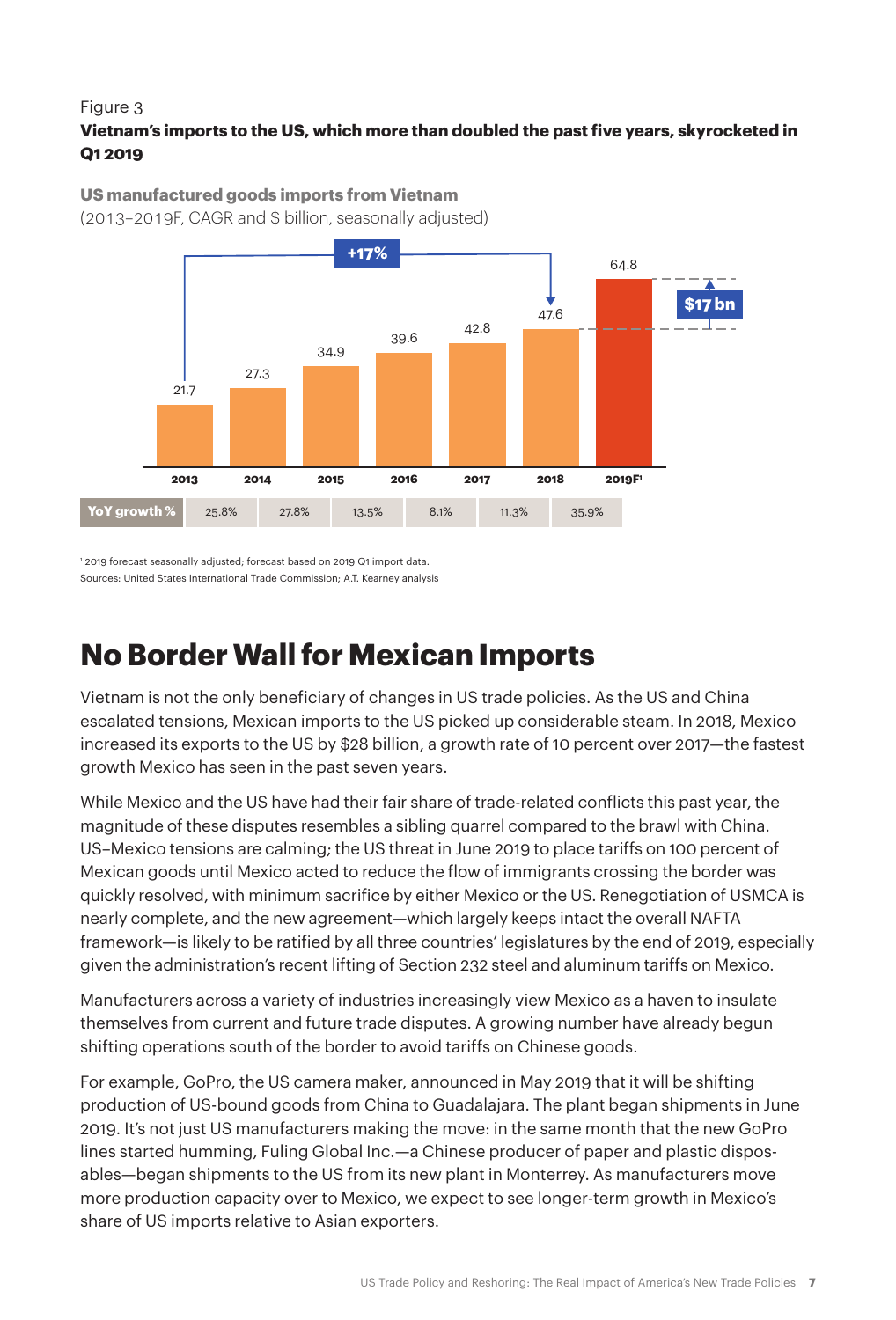# **Trade Policies' Negative Impact on US Manufacturers**

US manufacturing gross output (MGO) did show strong 6.1 percent YoY growth in 2018, though it still lagged behind LCC import growth. This builds on 2017's positive swing out of 2016's manufacturing downturn (with 5.7 percent growth for 2017 over 2016).

Strong economic fundamentals at home—low unemployment and robust consumer spending buoyed 2018's MGO. Growth is also credited, in part, to the stimulus provided by the Tax Cuts and Jobs Act of 2017 (TCJA), which went into effect January 1, 2018. The TCJA provides steep cuts to corporate tax rates, allows manufacturers to immediately deduct 100 percent of capital expenditures, and modestly increases disposable income for most consumers.3

Yet 2018's MGO growth happened against a volatile backdrop of shifting trade policies. What was the impact of all these tariffs, and counter-tariffs, on US manufacturing? **If the emerging trade wars had never begun, would US MGO have grown even faster?**

One clear indicator of the negative impact of trade policies is the **marked reduction in US exports** for those goods that are touched by the tariffs. As the US–China dispute kicked off on July 6, 2018, US exports to China took a 180-degree turn, shifting from 9 percent YoY growth in Q2 of 2018 to -9 percent YoY growth in Q3 2018.

Goods affected by China's first round of retaliatory tariffs were already on a downward trajectory from 2017 levels, and **growth nose-dived to -59 percent between Q3 2017 and Q3 2018**, a loss of \$3.5 billion in export value.

Q4 2018 saw an even steeper decline of 81 percent from the same period in the prior year, equivalent to a loss of \$8.6 billion in export value. By comparison, non-impacted goods grew by approximately 6,500 bps above impacted goods in Q3 and Q4. This differential between impacted and non-impacted goods narrowed in Q1 2019 to 1,300 bps as China put into effect a "good faith" suspension of its retaliatory tariffs on vehicles and some auto parts (see figure 4 on page 9).

The impact of tariffs on US manufacturers becomes clear when one considers companies such as Ford. In its 2018 annual report, the automaker identified \$750 million of tariff-related profit loss due to increased input costs and resultant higher prices, which slowed sales. Ford cites the tariff impact as one of the top contributors to its \$450 million YoY decline in earnings before interest and taxes (EBIT) for its North America automotive division, and for a loss of \$1.8 billion in its China operations. It is moving to contain its losses, announcing plans in May 2019 to reduce its workforce by 10 percent by Q3 2019.

Ford is hardly alone in its troubles. General Motors, citing a challenging economic outlook including uncertainty around trade policy—moved to lay off more than 17,000 hourly workers in October 2018, and has continued with layoffs of more than 4,000 salaried positions in Q1 2019. Harley Davidson responded to the EU's retaliatory tariffs on motorcycles by shifting production of EU-bound exports to its international facilities in Thailand. So, while intending to increase the number of manufacturing jobs, America's recent trade policy is, at least for now, having quite the opposite effect.

Nor does that policy seem likely to shift over the next year. In parallel to the deepening divide with China, the administration has threatened to impose tariffs on auto imports from Europe and Japan. This measure would amount to a declaration of trade war on countries such as

<sup>&</sup>lt;sup>3</sup> The TCJA expands first-year bonus depreciation for capital expenditures from 50 percent to 100 percent.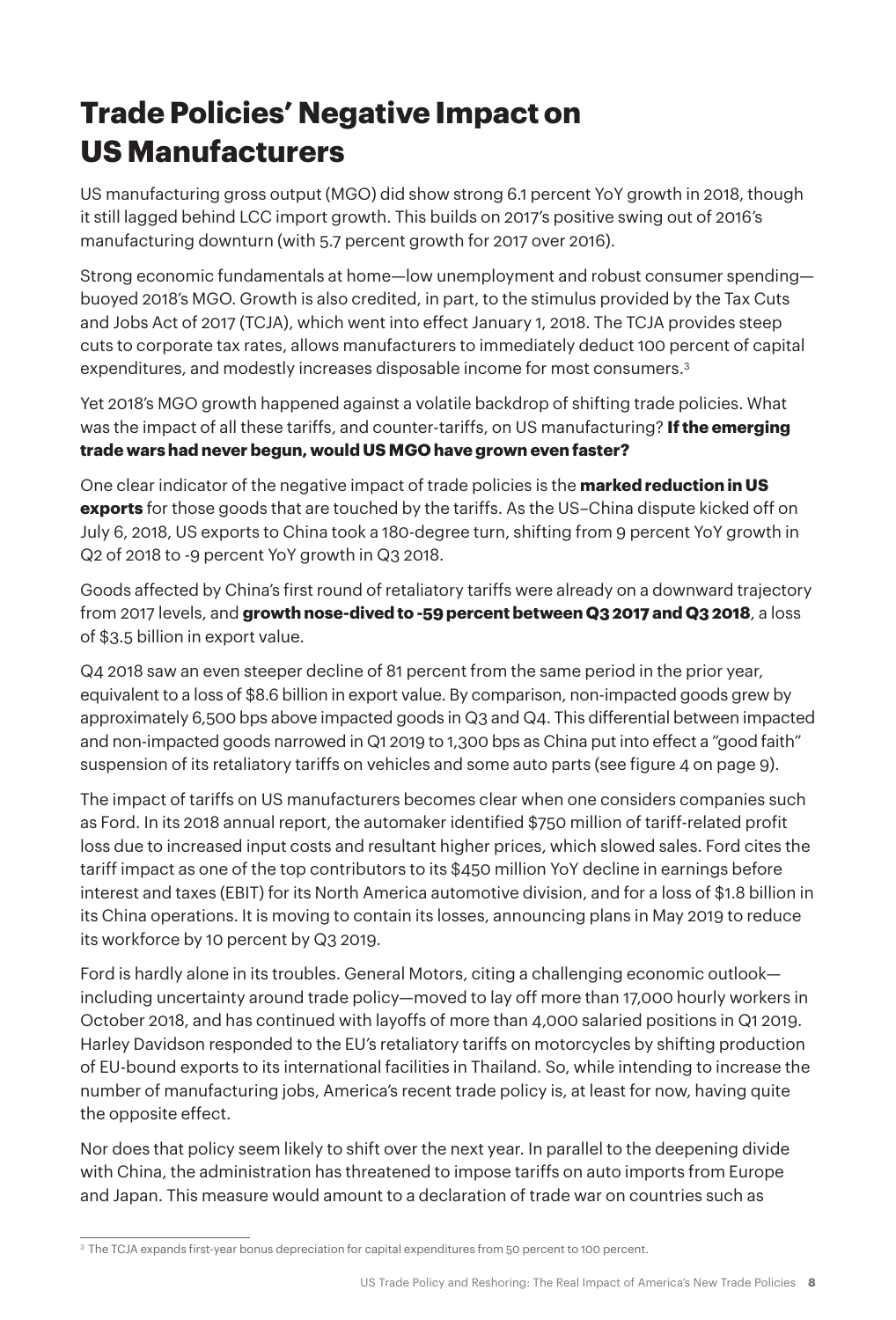### Figure 4 **The trade war with China has had a sizable impact**

**YoY change in US domestic export value to China** (2017 Q1–2019 Q1)



2 8703 subheadings 23, 24, 33, 40, 50, 60, 70, 80, 90

Sources: United States International Trade Commission; A.T. Kearney analysis

Germany and Japan, whose auto industries are of high strategic importance. Should this come to pass, Japan and the EU are sure to reciprocate in kind, placing further pressure on US autoworkers' jobs.

Amid this uncertainty, CEOs are becoming more conservative with investments and more aggressive with cost-cutting initiatives. US manufacturers are more likely than ever to orient supply chains to those LCCs most insulated from trade disputes.

That same uncertainty extends to foreign investors as well. While the United States maintained its first-place showing in the A.T. Kearney 2019 FDI Confidence Index, its lead over the numbertwo country, Canada, is shrinking.4 The report notes that there are countervailing policy initiatives affecting FDI inbound to the United States.

# **US Labor Market Not Yet Ready to Support Broad-Based Reshoring**

One of the conditions that needs to be in place to incentivize reshoring is the presence of a stable and predictable business environment that enables companies to deliver their products freely to the end-markets of their choice. The US has taken a step backward on this front, as the discussion above indicates. But leaving trade wars aside for a moment, what else is needed for manufacturers to start bringing jobs home at a significant rate?

<sup>4</sup> The A.T. Kearney Foreign Direct Investment (FDI) Confidence Index® is an annual survey of global business executives that ranks markets that are likely to attract the most investment in the next three years.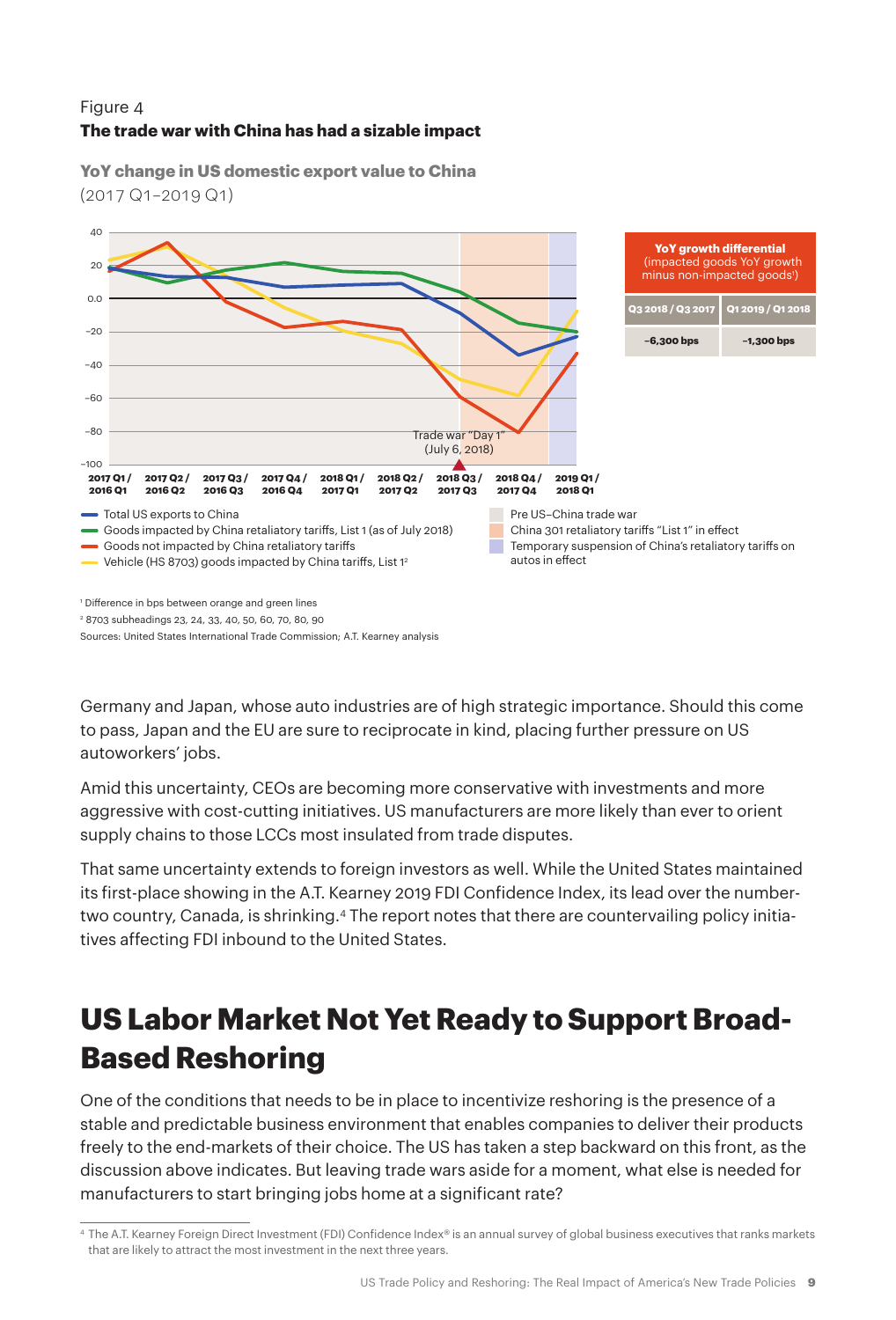Chief among manufacturers' needs is a robust labor force available at an attractive cost and composed of the right percentage of skilled workers. Last year's 2017 Reshoring Index report commented on the continued lack of skilled labor as one of the top constraints on the growth of US-based manufacturing. In this year's report we revisited the numbers, and the story did not change.

In 2018, the vacancy rate in manufacturing jobs grew for a fifth consecutive year. On average throughout the year, there were nearly half a million (466,000) vacant positions. The vacancy rate increased by 48 bps—a rate twice as high as the average for the preceding four years—from an average of 3.1 percent in 2017 to 3.6 percent in 2018. The shortage was most acute for highskilled machine operator positions, as well as for managers. Vacancy rates grew even as the average rate of separations related to retirement or death decreased in 2018 from an average of 19 percent over the prior five years to 17 percent in 2018.

Addressing workforce shortages is essential if reshoring is to pick up momentum. As the nature of the situation remains unchanged from 2017, the path forward remains the same: manufacturers should undertake private–public partnerships to build talent pipelines and invest in up-skilling and re-training. Diversity and inclusion efforts, which could increase the pool of candidates willing to consider jobs in manufacturing, should be a focus as well. Advocating for increased immigration of workers able to fill crucial skills gaps will help address shortages in the near to medium term. But on this front, too, the current administration's policies are not helping.

# **Outlook for US Manufacturing Gross Output and Reshoring**

**Two dimensions** will be most influential in shaping the future of US manufacturing and the prospects for reshoring: the level of **escalation or de-escalation of the US trade conflicts**, and the level of **investment in increasing US competitiveness** as it relates to labor, innovation, and US attractiveness to investors.

We have seen how trade wars act as a double-edged sword, creating winners and losers among both US and Chinese companies, as well as among other countries. On the other hand, every effort made to expand US competitiveness—labor re-training, capital-investment tax incentives, and investments to grow research and development (R&D) corridors—will contribute to driving a sustainable expansion of US manufacturing output and high-quality manufacturing employment.

## **Two possible paths**

We foresee two possible paths the US could take when it comes to the trade conflict dimension: One path may be referred to as "All-Out Trade War," while the other could be called "Compromise and Reconciliation." In an All-Out Trade War scenario, the US would plow ahead on an escalating trajectory, with 25 percent tariffs expanded to all Chinese imports. We would also see a 25 percent tariff levied on EU and Japanese auto imports. Further retaliation by trading partners would be certain, coming in the form of equivalent tariffs on US manufactured and agricultural exports.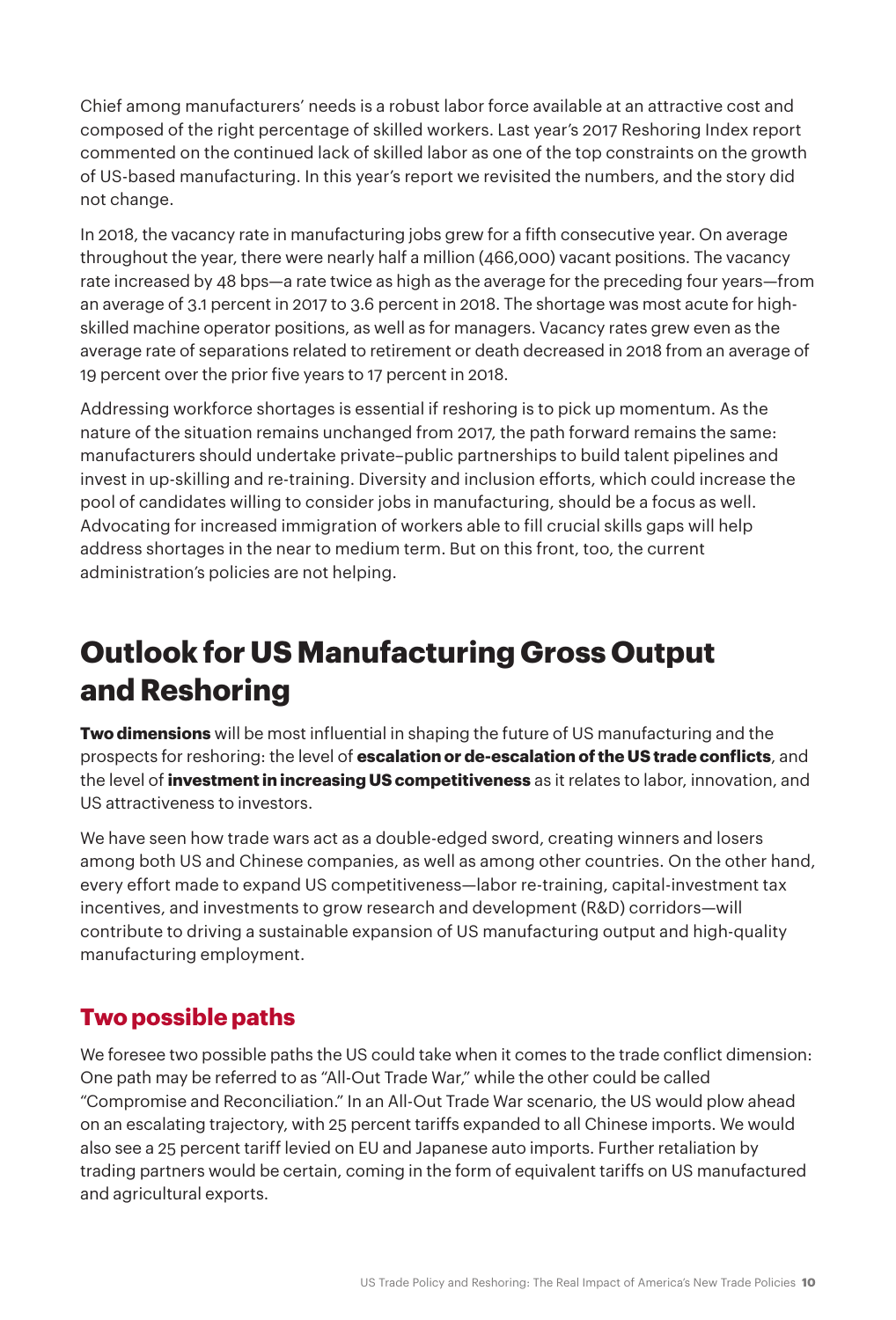Such a trade war would not stop there; the administration's proposals to weaken the US dollar against other currencies and moves such as the Department of Commerce's May 2019 proposal to allow US companies to seek anti-subsidy tariffs on countries with undervalued currencies—a list that initially included Vietnam on its "watch list" before the country was subsequently removed from it—provide clear signals that the US trade wars have not yet reached their full scope.5

So what would be the results of an All-Out Trade War? US manufacturing gross output could continue its recent downward trend. A linear extrapolation of this trend (MGO contracted by an average of 0.4 percent between January and April of 2019) would suggest a decrease in MGO of up to 1.5 percent YoY by the end of 2019. This would bring the US into conditions most closely resembling the manufacturing contraction of 2016.

To be sure, decreased MGO would be a product of softened domestic demand as well as reduced export volume. Domestically, we have already seen 3 percent price increases on those categories of goods impacted by 2018 tariffs. The US's final tranche of tariffs on China would further aggravate pricing pressure, as more than 50 percent of goods impacted would be direct consumer goods, whereas earlier waves of tariffs were intentionally structured to focus on capital and intermediate goods. Resulting price increases—some economists project upwards of 8 percent—would in turn stymie consumer spending and further weaken business confidence.

On the export side, we would see continued and material reductions on par with the 60 percent and 80 percent declines in YoY export value of US exports to China for tariff-impacted goods (see figure 4 on page 9). On the EU and Japan front, retaliatory tariffs on US vehicles and parts, for example, could lead to an additional \$6.5 billion in lost US export value.<sup>6</sup> In response to contracted demand, US manufacturers will move to trim costs, leading to reductions in force across US plants and dimming any prospects of a reshoring revival.

As US domestic demand and exports soften, imports from the 14 low-cost trading partners would continue to contract as well, likely at a faster pace than falling US MGO, as has been the case in Q1 of 2019. In this scenario, the Reshoring Index could improve as imports are curtailed faster than US MGO contracts. However, such an improvement in the Index would reflect little more than a "race to the bottom" dynamic, and would hardly be cause for celebration.

What's the alternative? Our Compromise and Reconciliation scenario would see an agreement between the United States and China, addressing American complaints on Chinese subsidies for domestic companies and IP protection violations. The USMCA including key Mexican concessions on auto production and auto worker wages—would be ratified. The US might even win some victories as it winds down the trade wars; trading partners could agree to voluntary import expansions for US goods, as well as reforms to anti-competitive trading practices.

For US manufacturers, a climb-down from the new tariff regimes would reverse recent declines in US exports for impacted goods, and alleviate inflationary pressure on US consumer products. Manufacturing gross output would recover from the Q1 slump and grow YoY in 2019—likely in the low single digits. In this scenario, the Reshoring Index would continue its current trajectory of low double-digit declines YoY as import growth recovers slightly ahead of US MGO.

<sup>5</sup> Federal Register RIN 0625-AB16: "Modification of Regulations Regarding Benefit and Specificity in Countervailing Duty Proceedings"

<sup>6</sup> Scenario assumes EU and Japan impose tariffs on HTS section 87 goods and the US experiences a similar YoY reduction to export value as seen in its section 87 exports to China following China List-1 retaliatory tariffs.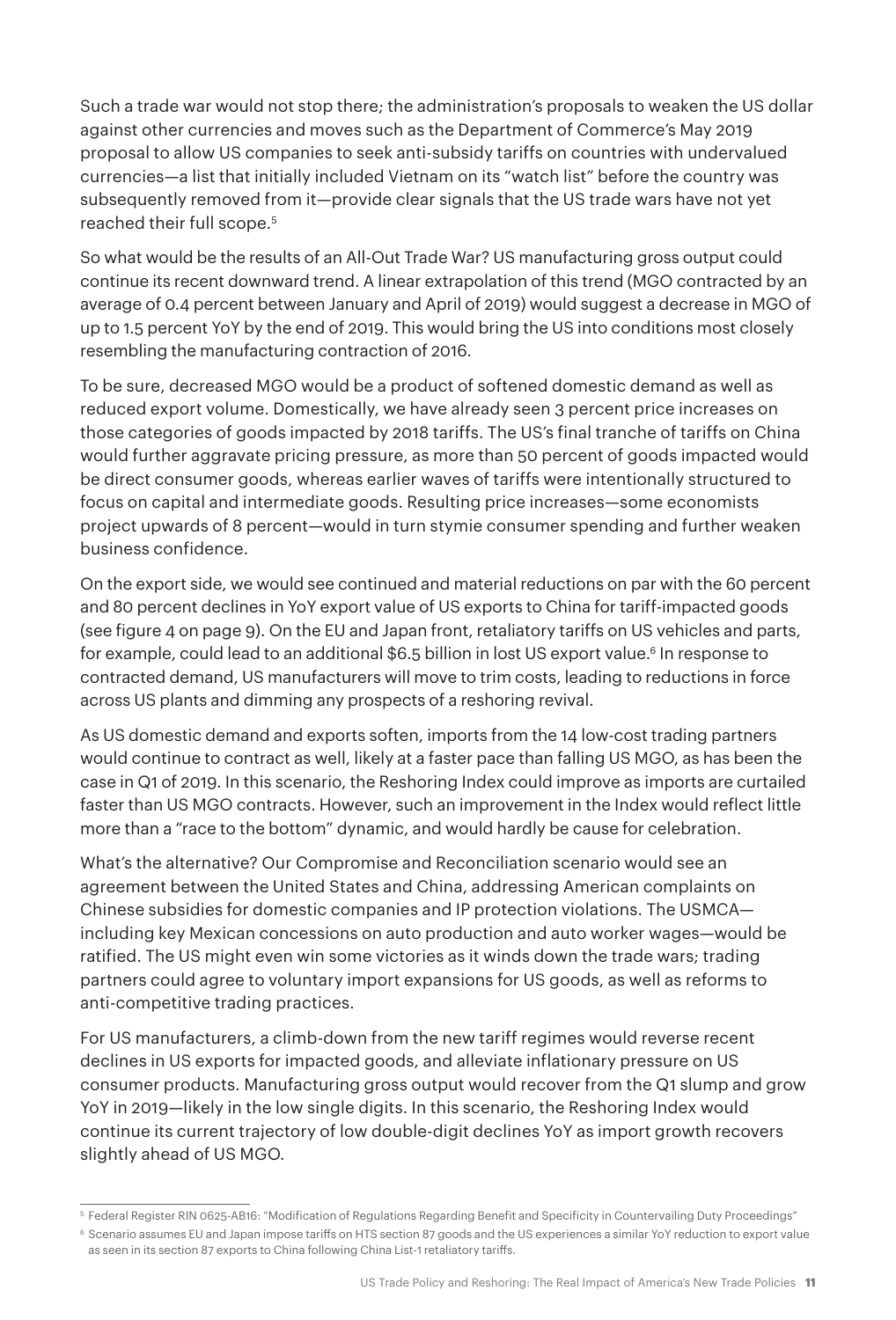# **Level of investment in US competitiveness**

Given the recent trajectory, with each week's news unveiling new tariffs and new tensions, or temporary cease-fires, both trade war scenarios have about the same likelihood of occurring. Regardless of which path the US follows on trade, though, investments in US competitiveness should remain core to the policy agenda. These **investments should prioritize three areas:** (1) labor, (2) innovation, and (3) foreign direct investment.

On the labor front, the policy agenda—as discussed earlier in this paper—should concentrate on increasing the availability of manufacturing workers; emphasis is required on growing the pool of skilled workers capable of working on production lines using increased levels of automation and technology assistance.

On the innovation front, policy should focus on maintaining or growing current federal expenditures on R&D and advancing public–private partnerships to build and sustain innovation ecosystems such as Manufacturing USA. Innovation is essential to keeping the US at the forefront of manufacturing techniques, which in turn will allow manufacturers to grow share within high-value-add production segments and expand manufacturing employment for higher-skilled and higher-paid positions.

US investments in labor and innovation directly advance the goal of increasing foreign direct investment in the manufacturing sector. The US benefits from the highest levels of FDI (\$275 billion in 2017) compared to all other countries, and—as discussed in [A.T. Kearney's 2019 FDI](https://www.atkearney.com/foreign-direct-investment-confidence-index)  [Confidence Index \(FDICI\)—](https://www.atkearney.com/foreign-direct-investment-confidence-index)has ranked number 1 for the past seven years as the most attractive destination for foreign investment.

The strength of America's FDI position rests largely in the size and strength of the domestic market, as well as the stability and transparency of its institutions and policies, though the current conflict may be reducing confidence in this latter factor. Continuing to cultivate the US as a desirable place for foreign manufacturers to invest can only benefit American output and employment levels.

A policy agenda that accelerates investments in US competitiveness, as described above, will translate into improvements in the Reshoring Index, independent of whichever path is taken on trade.

# **Conclusion**

2018 saw the Reshoring Index decline by 32 bps, confirming for a fifth consecutive year that the long-established economics of offshore production continue to outweigh the benefits of manufacturing at home. All else being equal, we would expect a continuation of this trend going forward, though with a greater percentage of offshore production of goods for the US market coming from non-China LCCs as well as Mexico.

That said, we can predict that 2019's Reshoring Index will be profoundly shaped by the maturation of the trade conflicts that have sprung up in all corners of the world over the past three quarters. In the worst-case scenario, trade wars will escalate, and the administration will fail to make the required investments to bolster US competitiveness and attractiveness. We may see some reshoring in this case, but this benefit will come at the expense of a contracting domestic and global economy.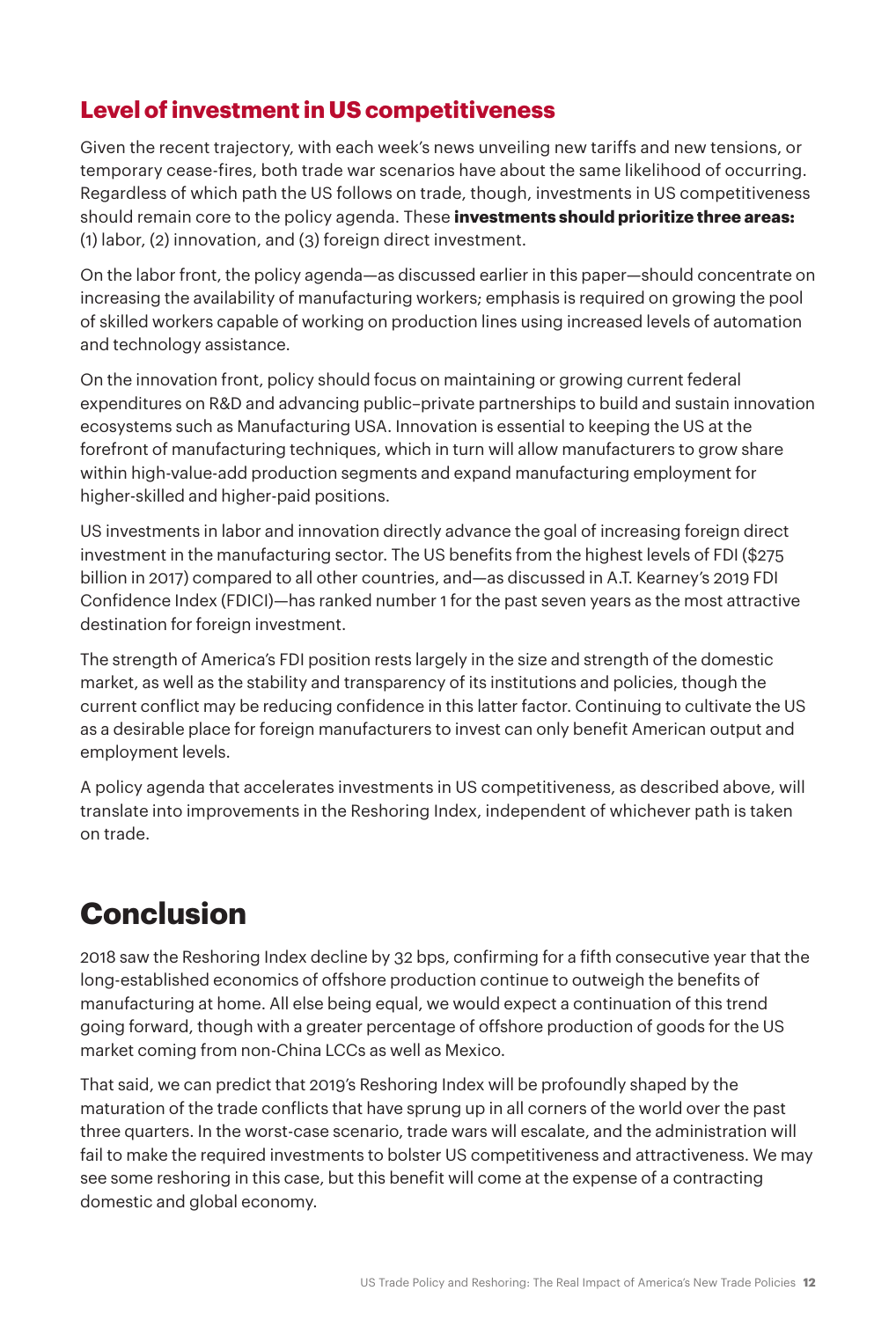Beyond reshoring, though, the overarching US policy objective should be to bolster US manufacturing competitiveness for those high-value sectors where onshore production does make sense. In the best-case scenario, prioritization of this agenda will be paired with a wind-down of tensions with China, the EU, and others. This future is plausible but requires the support of American policy makers and industry leaders to contain and reverse recent tariffs, and to focus the federal budget toward the right domestic priorities.

#### **Authors**



**Patrick Van den Bossche,** partner, Washington, D.C. patrick.van.den.bossche@atkearney.com



**Johan Gott,** principal, New York johan.gott@atkearney.com





brooks.levering@atkearney.com

**Brooks Levering,** partner, New York

consultant, New York yuri.castano@atkearney.com

#### **About the A.T. Kearney US Reshoring Index**

When we launched the Reshoring Index in 2014, much of the evidence for reshoring was anecdotal, often highlighting no more than a handful of high-profile cases, and the conclusions seemed to reflect wishful thinking or political agendas more than hard facts. Even the best research focused more on promulgating models of future reshoring than on accurately assessing the current reality. So our objectives were simple: (1) find out what US manufacturers were doing, and (2) separate the reality from the hype. The A.T. Kearney US Reshoring Index addresses these objectives by aggregating actual US manufacturing and import data to track what is really happening, while providing a simple but powerful indicator of where manufacturing for the United States market is going.